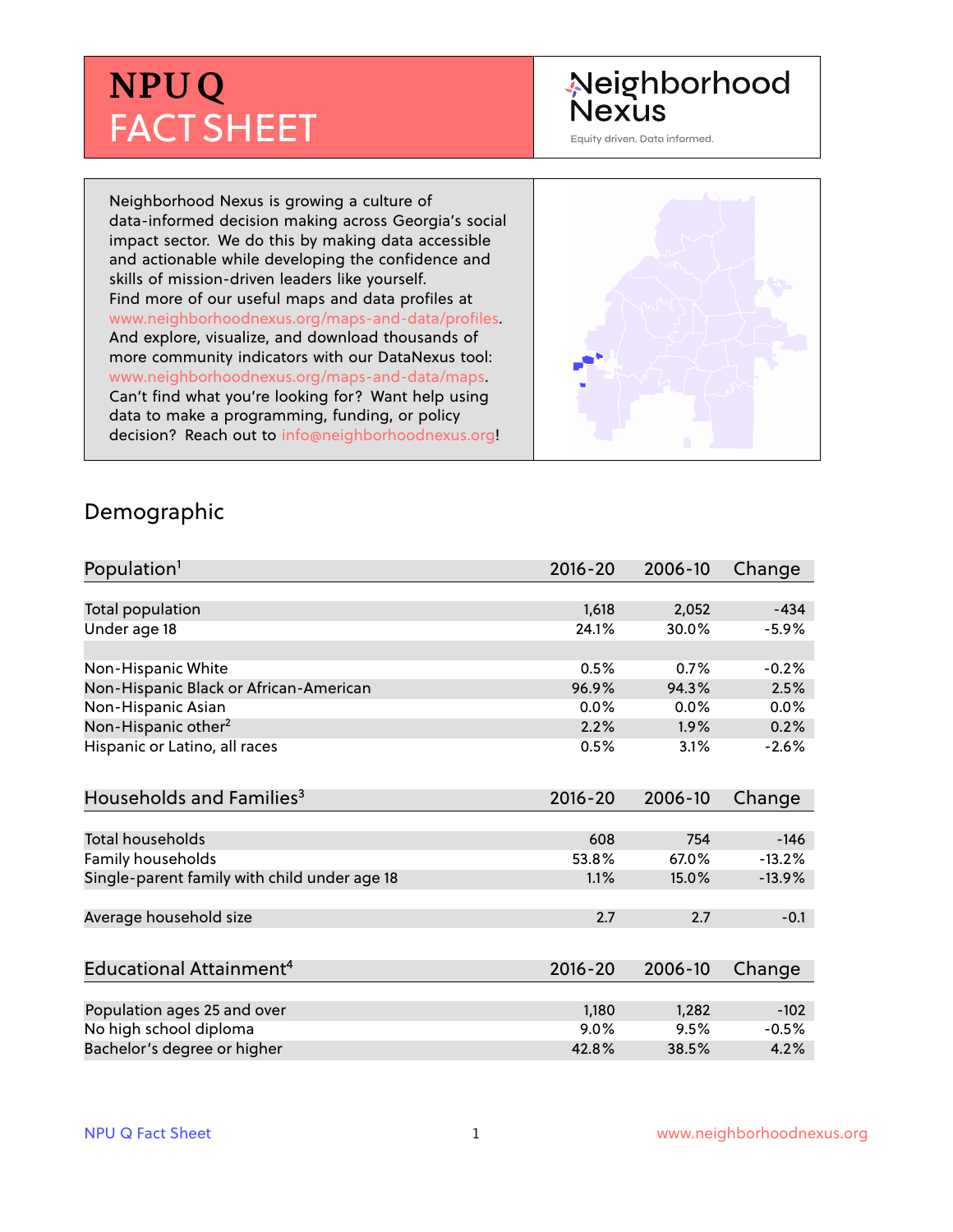# Change Measures, continued...

| Employment <sup>5</sup>                            | $2016 - 20$ | 2006-10     | Change   |
|----------------------------------------------------|-------------|-------------|----------|
|                                                    |             |             |          |
| Total workers residing in NPU                      | 944         | 896         | 48       |
| Workers with earnings \$1250/month or less         | 20.8%       | 21.4%       | $-0.7%$  |
| Workers with earnings \$1251/month to \$3333/month | 35.0%       | 43.9%       | $-8.9%$  |
| Workers with earnings greater than \$3333/month    | 44.3%       | 34.7%       | 9.6%     |
| Total jobs located in NPU                          | 37          | 428         | $-391$   |
| Jobs with earnings \$1250/month or less            | 27.0%       | 30.1%       | $-3.1%$  |
| Jobs with earnings \$1251/month to \$3333/month    | 43.2%       | 51.2%       | $-7.9%$  |
| Jobs with earnings greater than \$3333/month       | 29.7%       | 18.7%       | 11.0%    |
|                                                    |             |             |          |
| Jobs/workers ratio                                 | 0.0         | 0.5         | $-0.4$   |
|                                                    | $2016 - 20$ |             |          |
| Income and Poverty <sup>6</sup>                    |             | 2006-10     | Change   |
| Median household income                            | \$64,275    | \$52,814    | \$11,461 |
|                                                    |             |             |          |
| Population for whom poverty status is determined   | 1,610       | 2,048       | $-438$   |
| Population below poverty                           | 17.4%       | 14.4%       | 3.0%     |
| Housing <sup>7</sup>                               | 2016-20     | 2006-10     | Change   |
|                                                    |             |             |          |
| Total housing units                                | 642         | 865         | $-224$   |
| Occupied housing units                             | 94.8%       | 87.1%       | 7.7%     |
| Vacant housing units                               | 5.2%        | 12.9%       | $-7.7%$  |
|                                                    |             |             |          |
| Occupied housing units                             | 608         | 754         | $-146$   |
| Owner occupied housing units                       | 80.6%       | 63.6%       | 17.0%    |
| Renter occupied housing units                      | 19.4%       | 36.4%       | $-17.0%$ |
|                                                    |             |             |          |
| Access to a Vehicle <sup>8</sup>                   | $2016 - 20$ | 2006-10     | Change   |
|                                                    |             |             |          |
| Occupied housing units                             | 608         | 754         | $-146$   |
| No vehicle available                               | 9.6%        | 7.5%        | 2.1%     |
| Crime Rates, per 10,000 Population <sup>9</sup>    | 2017-21     | $2012 - 16$ | Change   |
|                                                    |             |             |          |
| All Part I crimes                                  | 134.7       | 114.8       | 19.9     |
| Violent crime                                      | 14.8        | 12.3        | 2.5      |
| Murder                                             | 1.2         | 0.8         | 0.5      |
| Robbery                                            | 4.9         | 6.9         | $-2.0$   |
| Aggravated assault                                 | 8.7         | 4.6         | 4.0      |
| Property crime                                     | 119.9       | 102.5       | 17.4     |
| <b>Burglary</b>                                    | 13.6        | 40.8        | $-27.2$  |
| Larceny                                            | 79.1        | 46.2        | 32.9     |
| Vehicle theft                                      | 27.2        | 15.4        | 11.8     |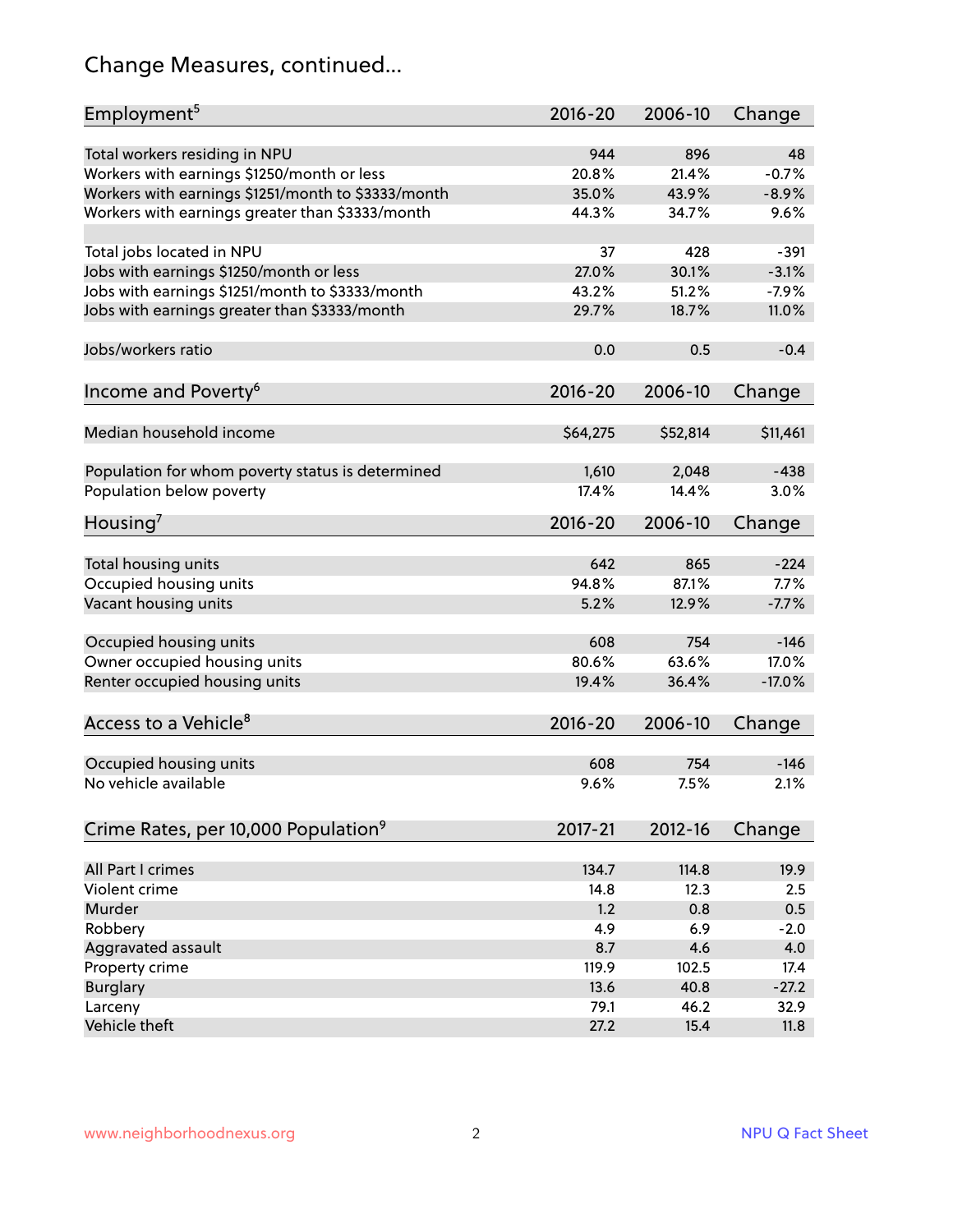# Current Data: Demographic

| Sex and Age, 2016-20 <sup>10</sup>                    | <b>Estimate</b> | Margin of Error |
|-------------------------------------------------------|-----------------|-----------------|
| Total population                                      | 1,618           | $\pm 450$       |
| Male                                                  | 48.4%           | ±13.4%          |
| Female                                                | 51.6%           | ±19.3%          |
| Under 5 years                                         | 4.9%            | $\pm$ 5.4%      |
| 5 to 9 years                                          | 5.5%            | $\pm$ 8.4%      |
| 10 to 14 years                                        | 9.5%            | $\pm$ 6.1%      |
| 15 to 19 years                                        | 4.2%            | $\pm$ 5.6%      |
| 20 to 24 years                                        | 2.9%            | ±4.8%           |
| 25 to 34 years                                        | 11.0%           | $\pm$ 7.3%      |
| 35 to 44 years                                        | 11.8%           | ±11.2%          |
| 45 to 54 years                                        | 13.9%           | $\pm 8.0\%$     |
| 55 to 59 years                                        | 9.0%            | ±6.8%           |
| 60 to 64 years                                        | 7.9%            | $\pm$ 5.9%      |
| 65 to 74 years                                        | 11.5%           | $\pm$ 5.7%      |
| 75 to 84 years                                        | 6.0%            | $\pm$ 5.7%      |
| 85 years and over                                     | 1.8%            | $\pm$ 3.3%      |
| Median age (years)                                    | 45.1            | $\pm 2.2$       |
| Race and Ethnicity, 2016-20 <sup>11</sup>             | <b>Estimate</b> | Margin of Error |
| <b>Total population</b>                               | 1,618           | $\pm 450$       |
| Hispanic or Latino (of any race)                      | 0.5%            | $\pm 2.0\%$     |
| Not Hispanic or Latino                                | 99.5%           | ±3.3%           |
| White alone                                           | 0.5%            | $\pm 1.3\%$     |
| Black or African American alone                       | 96.9%           | ±11.1%          |
| American Indian and Alaska Native alone               | 0.2%            | $\pm$ 0.7%      |
| Asian alone                                           | 0.0%            | $\pm$ 0.6%      |
| Native Hawaiian and other Pacific Islander alone      | 0.0%            | $\pm$ 0.6%      |
| Some other race alone                                 | 0.4%            | $\pm 1.1\%$     |
| Two or more races                                     | 1.6%            | $\pm$ 3.8%      |
| U.S. Citizenship Status, 2016-20 <sup>12</sup>        | <b>Estimate</b> | Margin of Error |
| Foreign-born population                               | 15              | $\pm 60$        |
| Naturalized U.S. citizen                              | 92.1%           | ±74.2%          |
| Not a U.S. citizen                                    | 7.9%            | ±152.3%         |
| Citizen, Voting Age Population, 2016-20 <sup>13</sup> | Estimate        | Margin of Error |
| Citizen, 18 and over population                       | 1,228           | $\pm 293$       |
| Male                                                  | 44.7%           | ±14.8%          |
| Female                                                | 55.3%           | $\pm$ 7.9%      |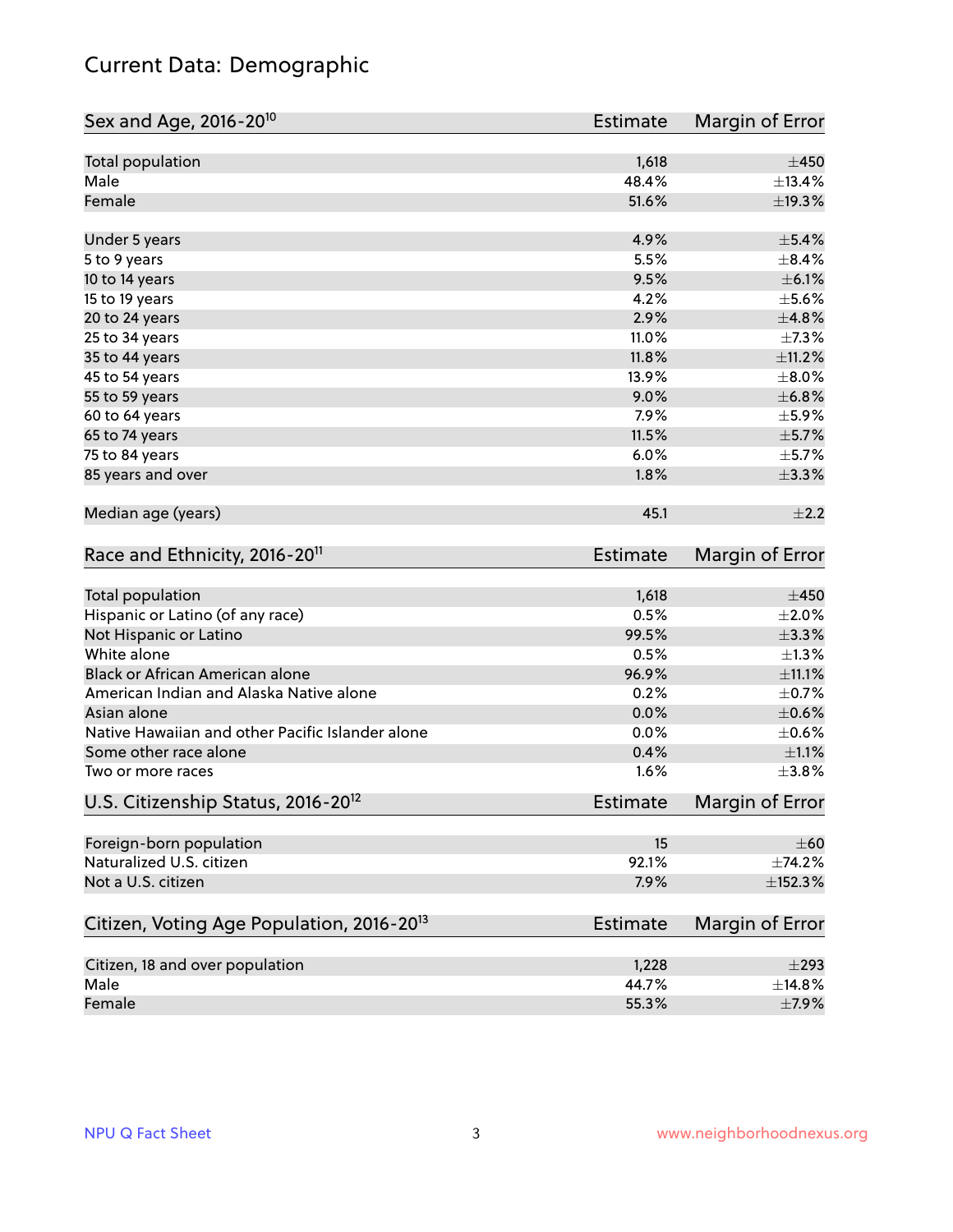#### Current Data: Economic

| Income, 2016-20 <sup>14</sup><br>Estimate                                  | Margin of Error |
|----------------------------------------------------------------------------|-----------------|
| All households<br>608                                                      | $\pm$ 156       |
| Less than \$10,000<br>8.4%                                                 | $\pm$ 11.7%     |
| 7.8%<br>\$10,000 to \$14,999                                               | $\pm 21.9\%$    |
| \$15,000 to \$24,999<br>3.8%                                               | $\pm$ 6.6%      |
| 8.2%                                                                       | $\pm$ 9.6%      |
| \$25,000 to \$34,999                                                       |                 |
| 9.8%<br>\$35,000 to \$49,999                                               | ±11.9%          |
| \$50,000 to \$74,999<br>23.2%                                              | ±18.8%          |
| \$75,000 to \$99,999<br>9.4%                                               | ±10.3%          |
| \$100,000 to \$149,999<br>10.7%                                            | ±11.7%          |
| 4.3%<br>\$150,000 to \$199,999                                             | $\pm$ 5.9%      |
| \$200,000 or more<br>14.3%                                                 | ±11.0%          |
| Median household income (dollars)<br>\$64,275                              | $\pm$ 8,383     |
| Mean household income (dollars)<br>\$96,486                                | $±$ 26,906      |
| 76.5%<br>Households with earnings                                          | $\pm 21.6\%$    |
| Mean earnings (dollars)<br>\$93,104                                        | ±32,026         |
| Households with Social Security<br>39.2%                                   | ±14.3%          |
| Mean Social Security income (dollars)<br>\$16,676                          | ±6,425          |
| Households with retirement income<br>38.1%                                 | ±15.7%          |
| Mean retirement income (dollars)<br>\$34,596                               | ±18,075         |
| Households with Supplemental Security Income<br>3.4%                       | $\pm$ 5.8%      |
| \$8,906<br>Mean Supplemental Security Income (dollars)                     | ±12,974         |
| Households with cash public assistance income<br>9.0%                      | ±22.7%          |
| Mean cash public assistance income (dollars)<br>\$971                      | $\pm$ 1,324     |
| Households with Food Stamp/SNAP benefits in the past 12<br>10.5%<br>months | ±23.9%          |
| Family households<br>327                                                   | $\pm 106$       |
| Less than \$10,000<br>8.8%                                                 | $\pm$ 14.6%     |
| \$10,000 to \$14,999<br>0.0%                                               | $\pm 2.9\%$     |
| \$15,000 to \$24,999<br>5.8%                                               | ±12.9%          |
| \$25,000 to \$34,999<br>5.1%                                               | $\pm$ 9.4%      |
| \$35,000 to \$49,999<br>12.1%                                              | ±16.8%          |
| \$50,000 to \$74,999<br>13.6%                                              | $\pm 20.8\%$    |
| \$75,000 to \$99,999<br>10.0%                                              | $\pm$ 15.9%     |
| \$100,000 to \$149,999<br>16.2%                                            | ±18.6%          |
| \$150,000 to \$199,999<br>5.8%                                             | $\pm$ 9.4%      |
| \$200,000 or more<br>22.4%                                                 | $\pm$ 18.8%     |
| Median family income (dollars)<br>\$86,344                                 | $\pm 29,299$    |
| Mean family income (dollars)<br>\$127,815                                  | ±52,612         |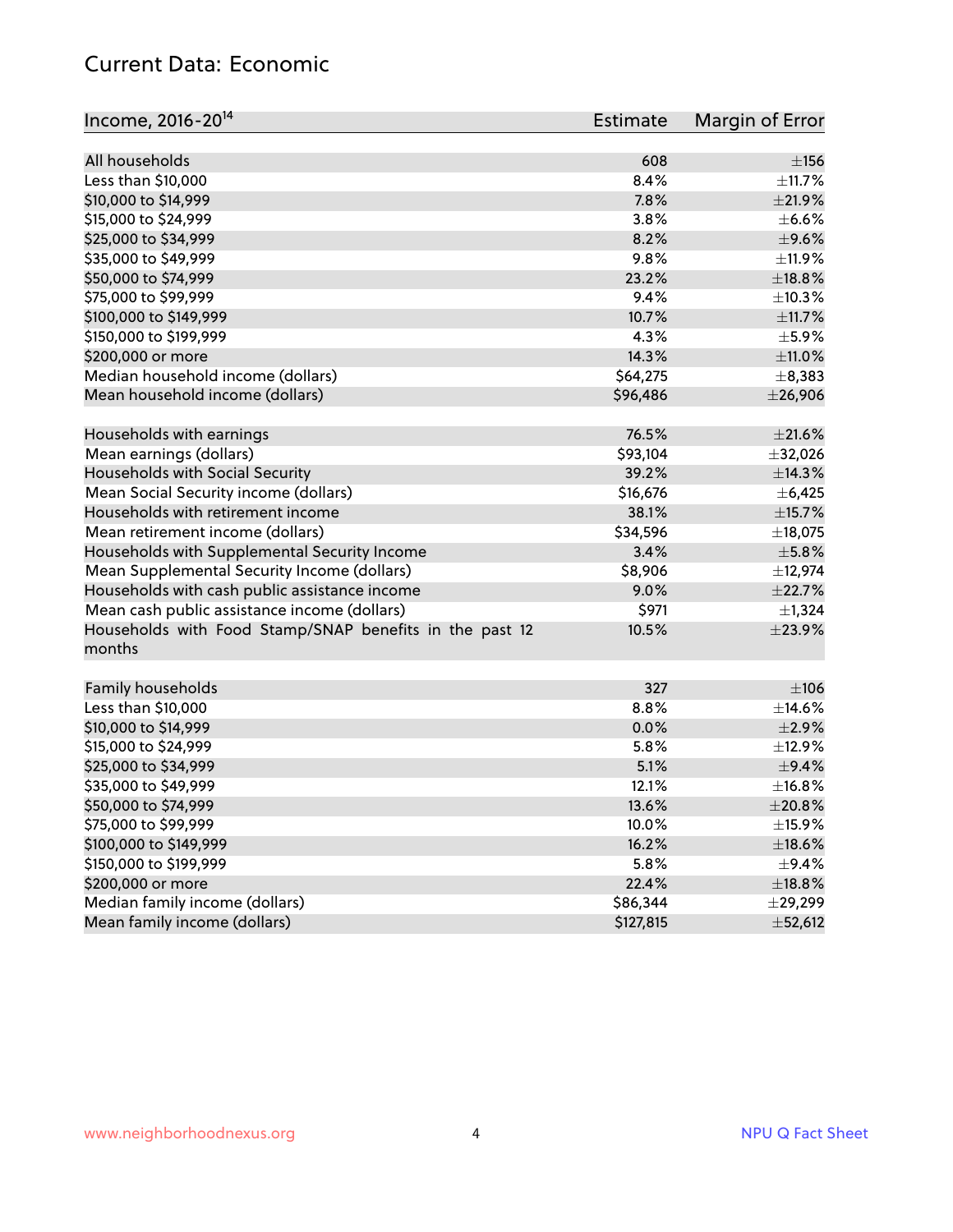# Current Data: Economic, continued...

| Income, 2016-20, continued <sup>15</sup>                              | <b>Estimate</b> | <b>Margin of Error</b> |
|-----------------------------------------------------------------------|-----------------|------------------------|
|                                                                       |                 |                        |
| Nonfamily households                                                  | 281             | $\pm$ 164              |
| Median nonfamily income (dollars)                                     | \$46,269        | ±13,939                |
| Mean nonfamily income (dollars)                                       | \$55,685        | $±$ 27,558             |
| Median earnings for workers (dollars)                                 | \$33,431        | $\pm$ 9,343            |
| Median earnings for male full-time, year-round workers                | \$52,215        | ±5,749                 |
| (dollars)                                                             |                 |                        |
| Median earnings for female full-time, year-round workers<br>(dollars) | \$62,013        | ±12,907                |
| Per capita income (dollars)                                           | \$39,524        | $\pm$ 9,021            |
|                                                                       |                 |                        |
| Families Below Poverty Level, 2016-20 <sup>16</sup>                   | <b>Estimate</b> | <b>Margin of Error</b> |
| <b>All Families</b>                                                   | 327             | $\pm 106$              |
| Percent below poverty                                                 | 13.8%           | ±19.3%                 |
|                                                                       |                 |                        |
| Families with related children under 18 years                         | 154             | $\pm$ 104              |
| Percent below poverty                                                 | 29.2%           | ±41.0%                 |
| Families with related children under 5 years only                     | 36              | $\pm$ 58               |
| Percent below poverty                                                 | 80.2%           | ±74.8%                 |
| Married couple families                                               | 210             | $\pm 105$              |
| Percent below poverty                                                 | 12.6%           | ±25.9%                 |
| Married couple families with related children under 18 years          | 101             | $\pm$ 80               |
| Percent below poverty                                                 | 26.2%           | ±51.4%                 |
| Married couple families with related children under 5 years           | 21              | $\pm$ 49               |
| Percent below poverty                                                 | 83.0%           | ±111.0%                |
|                                                                       |                 |                        |
| Families with female householder, no spouse present                   | 109             | $\pm$ 84               |
| Percent below poverty                                                 | 17.1%           | ±35.7%                 |
| Families with female householder, no spouse present with              | 53              | $\pm 65$               |
| related children under 18 years                                       |                 |                        |
| Percent below poverty                                                 | 35.0%           | ±65.1%                 |
| Families with female householder, no spouse present with              | 14              | $\pm 27$               |
| related children under 5 years                                        |                 |                        |
| Percent below poverty                                                 | 76.8%           | ±77.2%                 |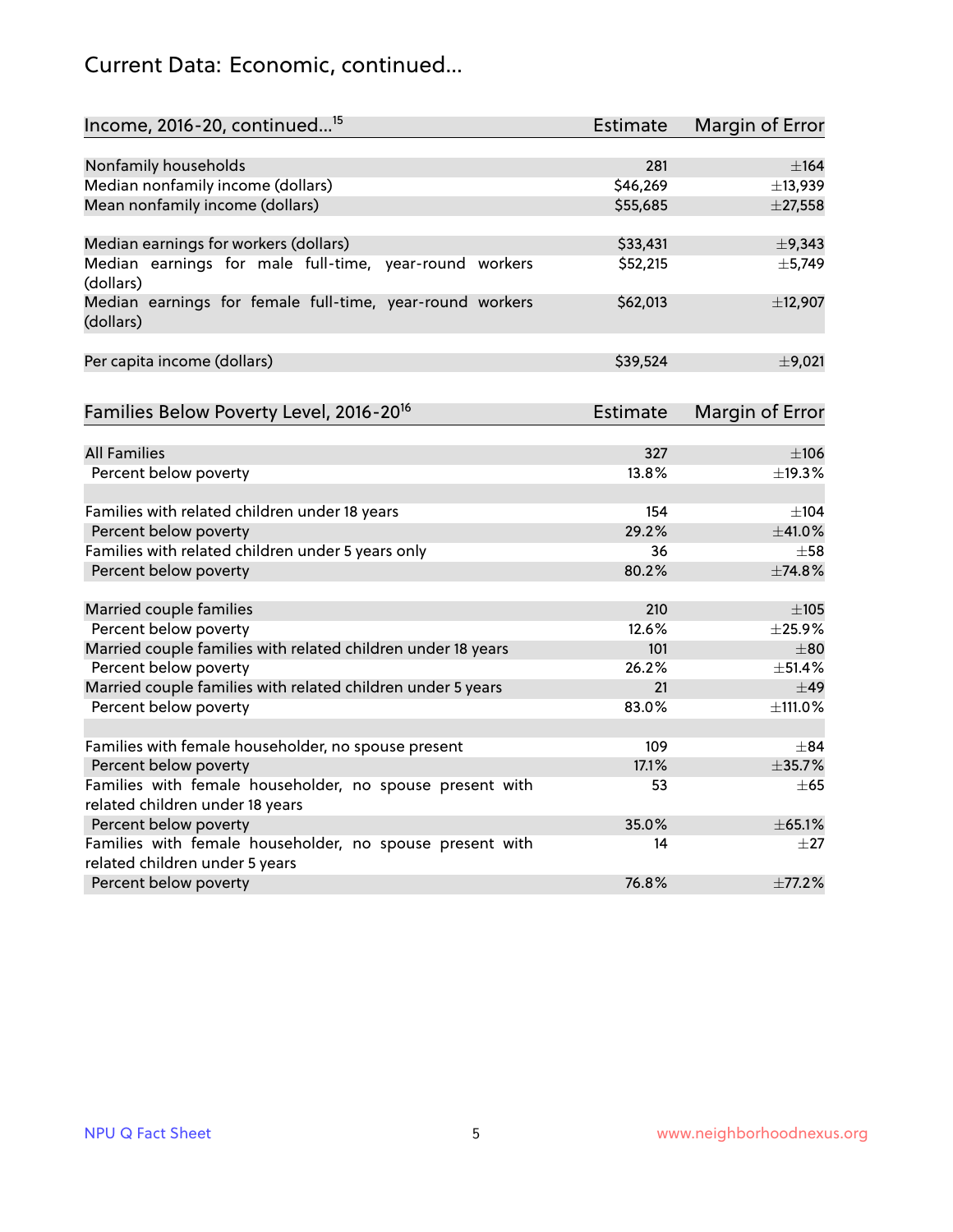### Current Data: Economic, continued...

| People Below Poverty Level, 2016-20 <sup>17</sup> | <b>Estimate</b> | Margin of Error |
|---------------------------------------------------|-----------------|-----------------|
|                                                   |                 |                 |
| Total population                                  | 1,610           | $\pm$ 442       |
| Percent below poverty                             | 17.4%           | $\pm 20.2\%$    |
| Population under 18 years                         | 382             | $\pm 234$       |
| Percent below poverty                             | 26.8%           | $\pm$ 25.4%     |
| Population 18 years and over                      | 1,229           | $\pm$ 348       |
| Percent below poverty                             | 14.4%           | ±13.8%          |
| Population 18 to 64 years                         | 917             | $\pm$ 314       |
| Percent below poverty                             | 18.6%           | ±18.0%          |
| Population 65 years and over                      | 312             | ±149            |
| Percent below poverty                             | 2.4%            | $\pm$ 7.5%      |

| Poverty by Race/Ethnicity, 2016-20 <sup>18</sup> | Estimate | Margin of Error |
|--------------------------------------------------|----------|-----------------|
|                                                  |          |                 |
| Non-Hispanic White population                    | 8        | $+21$           |
| Percent below poverty                            | $0.0\%$  | ±113.0%         |
| <b>Black population</b>                          | 1,565    | $\pm 462$       |
| Percent below poverty                            | 17.7%    | $\pm 20.7\%$    |
| Asian population                                 | 0        | ±10             |
| Percent below poverty                            | 71.1%    |                 |
| Hispanic or Latino population                    | 8        | $\pm$ 33        |
| Percent below poverty                            | 0.0%     | ±119.5%         |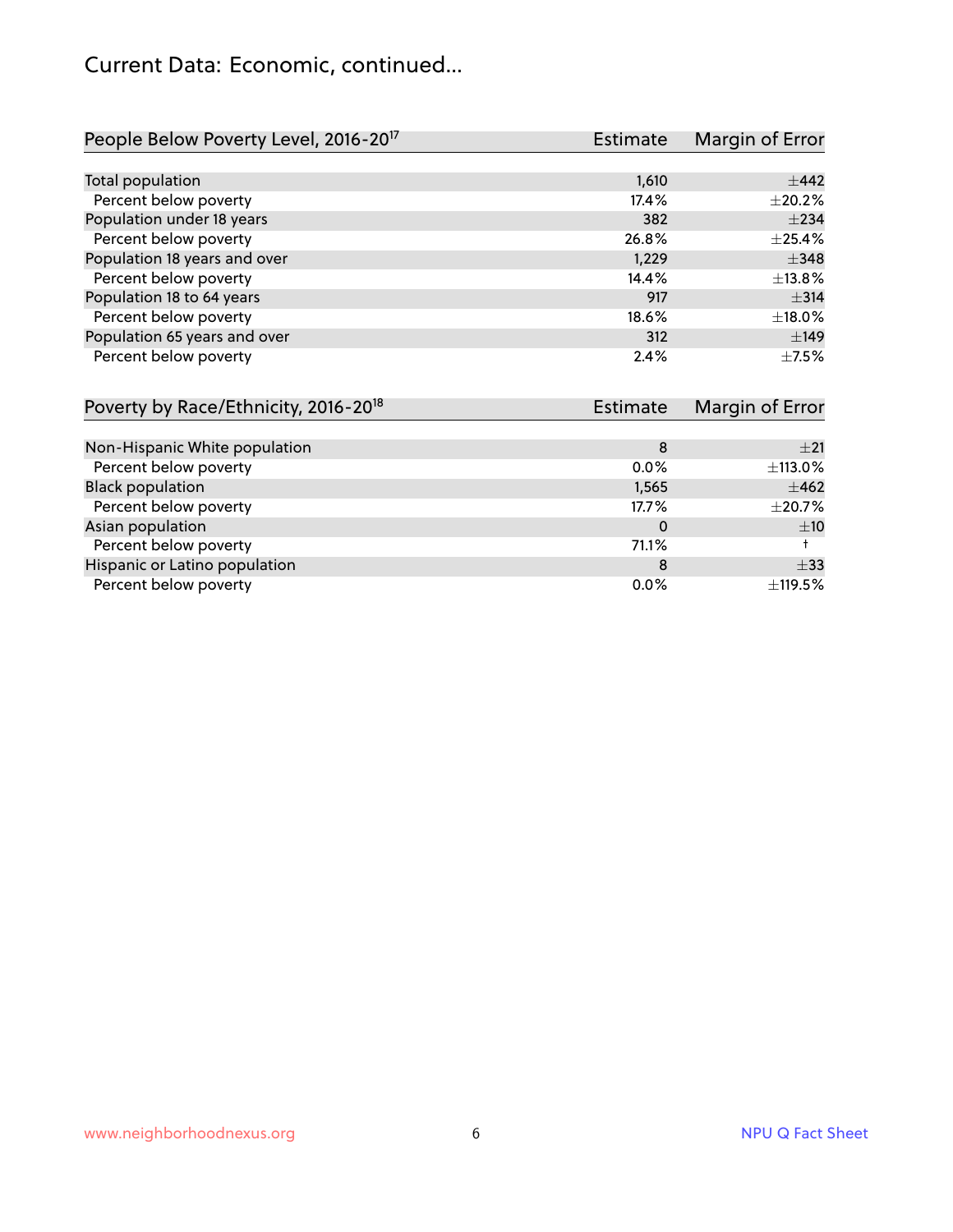# Current Data: Employment

| Employment Status, 2016-20 <sup>19</sup>                      | <b>Estimate</b> | Margin of Error |
|---------------------------------------------------------------|-----------------|-----------------|
|                                                               |                 |                 |
| Population 16 years and over                                  | 1,278           | $\pm 335$       |
| In labor force                                                | 62.0%           | ±18.4%          |
| Civilian labor force                                          | 62.0%           | $\pm$ 18.4%     |
| Employed                                                      | 54.6%           | ±15.2%          |
| Unemployed                                                    | 7.4%            | ±12.4%          |
| <b>Armed Forces</b>                                           | 0.0%            | $\pm$ 3.2%      |
| Not in labor force                                            | 38.0%           | ±12.6%          |
| Civilian labor force                                          | 792             | $\pm$ 313       |
| <b>Unemployment Rate</b>                                      | 12.0%           | ±19.6%          |
|                                                               |                 |                 |
| Females 16 years and over                                     | 700             | ±191            |
| In labor force                                                | 58.5%           | ±23.3%          |
| Civilian labor force                                          | 58.5%           | ±23.3%          |
| Employed                                                      | 51.9%           | ±22.4%          |
| Own children of the householder under 6 years                 | 80              | ±134            |
| All parents in family in labor force                          | 27.1%           | ±42.8%          |
|                                                               |                 |                 |
| Own children of the householder 6 to 17 years                 | 255             | $\pm$ 169       |
| All parents in family in labor force                          | 80.2%           | ±40.6%          |
|                                                               |                 |                 |
| Industry, 2016-20 <sup>20</sup>                               | Estimate        | Margin of Error |
| Civilian employed population 16 years and over                | 697             | $\pm 267$       |
| Agriculture, forestry, fishing and hunting, and mining        | 0.0%            | $\pm$ 1.9%      |
| Construction                                                  | 4.2%            | $\pm$ 7.7%      |
| Manufacturing                                                 | 2.9%            | $\pm$ 7.0%      |
| Wholesale trade                                               | 1.4%            | $\pm$ 5.2%      |
| Retail trade                                                  | 13.1%           | ±14.6%          |
| Transportation and warehousing, and utilities                 | 6.0%            | $\pm$ 8.5%      |
| Information                                                   | 5.9%            | $\pm$ 8.8%      |
| Finance and insurance, and real estate and rental and leasing | 1.4%            | $\pm$ 3.8%      |
| Professional, scientific, and management, and administrative  | 12.4%           | $\pm$ 12.1%     |
| and waste management services                                 |                 |                 |
| Educational services, and health care and social assistance   | 25.8%           | ±12.8%          |
| Arts, entertainment, and recreation, and accommodation and    | $9.6\%$         | $\pm$ 9.0%      |
| food services                                                 |                 |                 |
| Other services, except public administration                  | 4.9%            | $\pm$ 8.9%      |
| Public administration                                         | 12.3%           | ±12.8%          |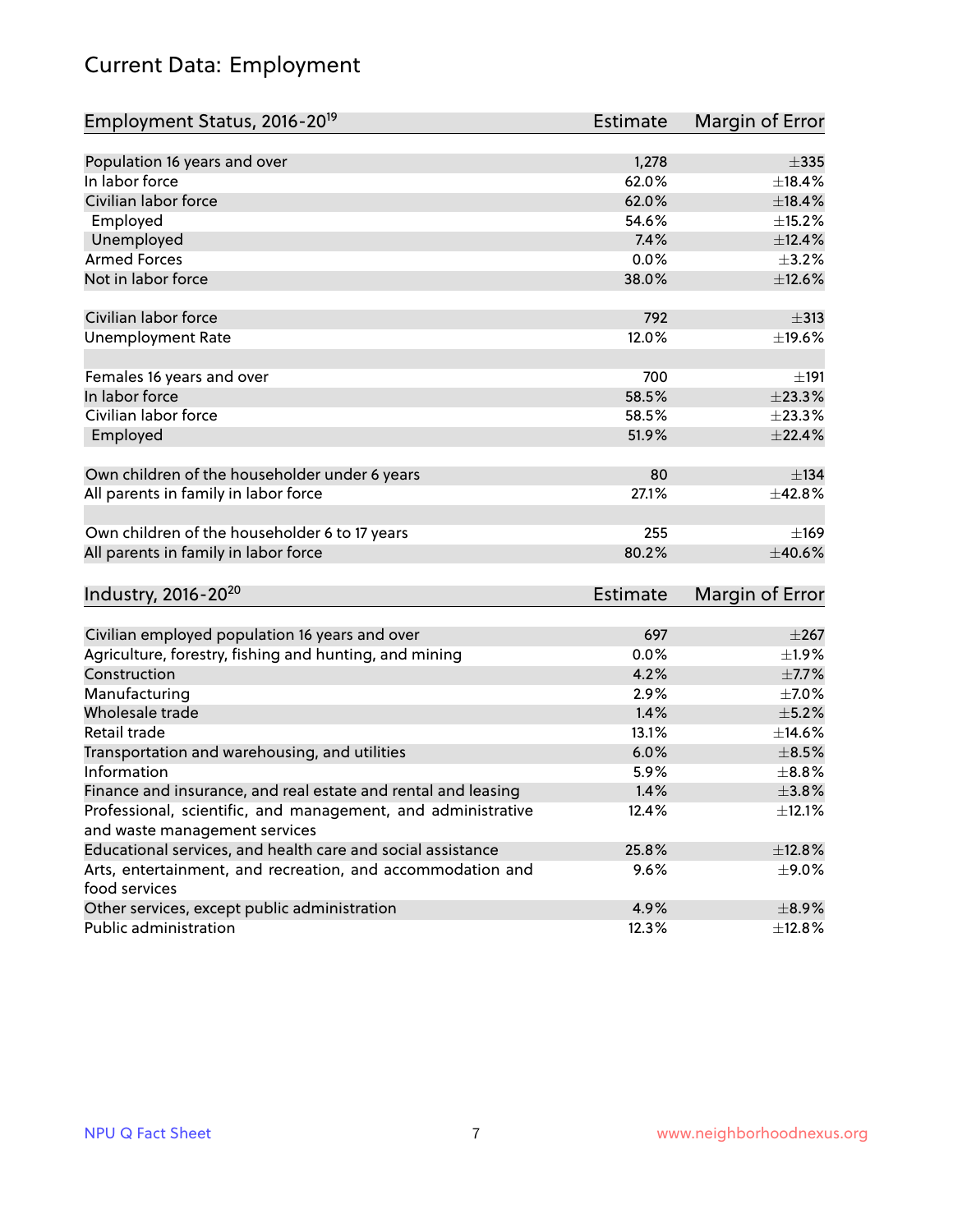# Current Data: Employment, continued...

| Occupation, 2016-20 <sup>21</sup>                            | Estimate        | Margin of Error |
|--------------------------------------------------------------|-----------------|-----------------|
| Civilian employed population 16 years and over               | 697             | $\pm 267$       |
| Management, business, science, and arts occupations          | 41.6%           | $\pm$ 10.5%     |
| Service occupations                                          | 20.6%           | ±16.2%          |
| Sales and office occupations                                 | 19.6%           | ±14.1%          |
| Natural resources, construction, and maintenance occupations | 6.4%            | ±10.8%          |
| Production, transportation, and material moving occupations  | 11.8%           | ±14.6%          |
| Class of Worker, 2016-20 <sup>22</sup>                       | <b>Estimate</b> | Margin of Error |
|                                                              |                 |                 |
| Civilian employed population 16 years and over               | 697             | $\pm 267$       |
| Private wage and salary workers                              | 75.5%           | ±40.5%          |
| Government workers                                           | 21.2%           | $\pm$ 15.2%     |
| Self-employed in own not incorporated business workers       | 3.3%            | $\pm$ 7.6%      |
| Unpaid family workers                                        | 0.0%            | ±1.9%           |
| Job Flows, 2019 <sup>23</sup>                                |                 | 2019            |
| Total Jobs in NPU                                            |                 | 37              |
|                                                              |                 | 0.0%            |
| Held by residents of NPU                                     |                 |                 |
| Held by non-residents of NPU                                 |                 | 100.0%          |
| Jobs by Industry Sector, 2019 <sup>24</sup>                  |                 | 2019            |
| Total Jobs in NPU                                            |                 | 37              |
| <b>Goods Producing sectors</b>                               |                 | 0.0%            |
| Trade, Transportation, and Utilities sectors                 |                 | 0.0%            |
| All Other Services sectors                                   |                 | 100.0%          |
|                                                              |                 |                 |
| Total Jobs in NPU held by NPU residents                      |                 | 0               |
| <b>Goods Producing sectors</b>                               |                 | t               |
| Trade, Transportation, and Utilities sectors                 |                 | t               |
| All Other Services sectors                                   |                 | t               |
| Jobs by Earnings, 2019 <sup>25</sup>                         |                 | 2019            |
| Total Jobs in NPU                                            |                 | 37              |
|                                                              |                 |                 |
| Jobs with earnings \$1250/month or less                      |                 | 27.0%           |
| Jobs with earnings \$1251/month to \$3333/month              |                 | 43.2%           |
| Jobs with earnings greater than \$3333/month                 |                 | 29.7%           |
| Total Jobs in NPU held by NPU residents                      |                 | 0               |
| Jobs with earnings \$1250/month or less                      |                 | t               |
| Jobs with earnings \$1251/month to \$3333/month              |                 | t               |
| Jobs with earnings greater than \$3333/month                 |                 | $\ddagger$      |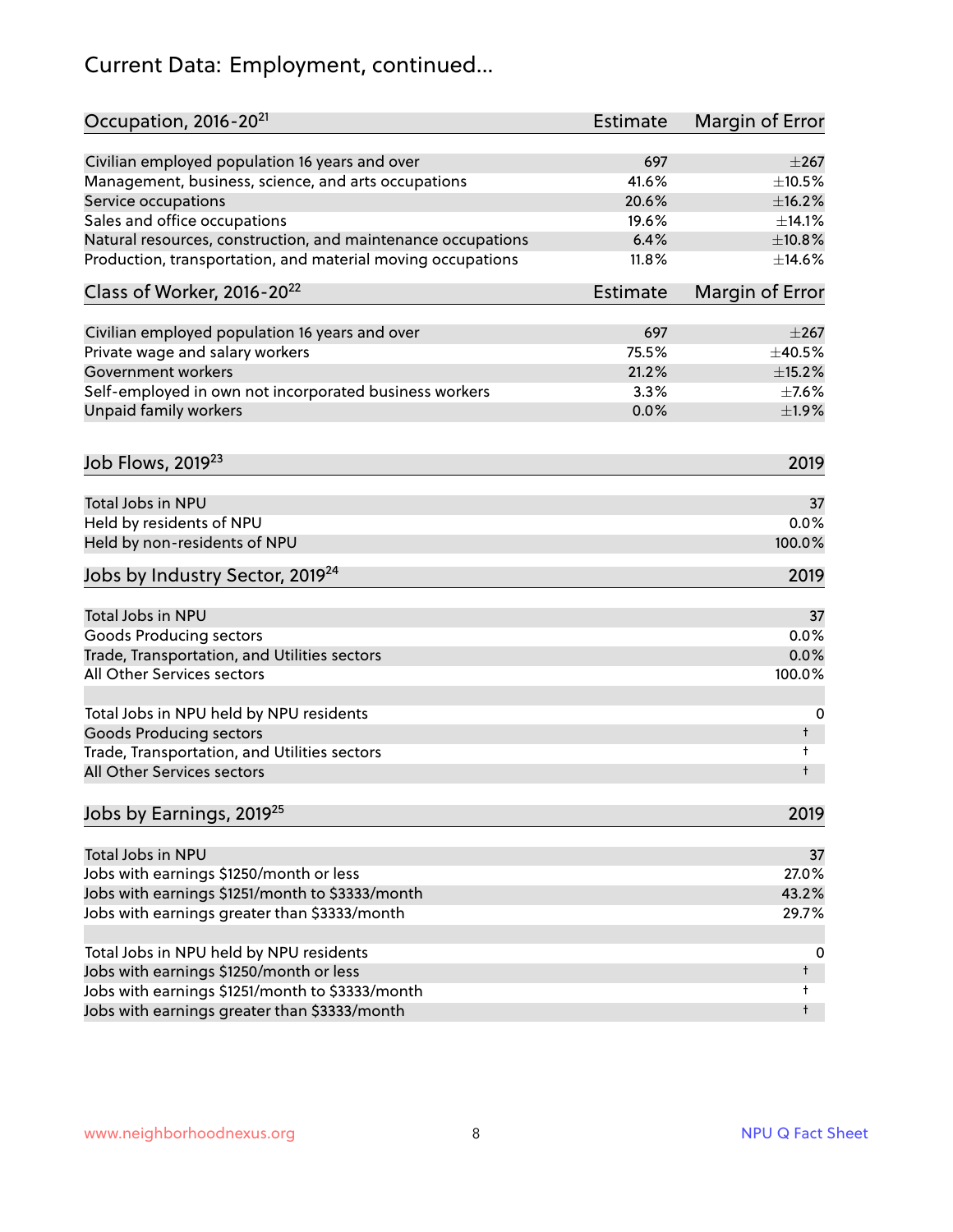# Current Data: Employment, continued...

| Jobs by Age of Worker, 2019 <sup>26</sup> | 2019  |
|-------------------------------------------|-------|
|                                           |       |
| Total Jobs in NPU                         | 37    |
| Jobs with workers age 29 or younger       | 35.1% |
| Jobs with workers age 30 to 54            | 43.2% |
| Jobs with workers age 55 or older         | 21.6% |
|                                           |       |
| Total Jobs in NPU held by NPU residents   | 0     |
| Jobs with workers age 29 or younger       |       |
| Jobs with workers age 30 to 54            |       |
| Jobs with workers age 55 or older         |       |

#### Current Data: Education

| School Enrollment, 2016-20 <sup>27</sup>       | Estimate | Margin of Error |
|------------------------------------------------|----------|-----------------|
|                                                |          |                 |
| Population 3 years and over enrolled in school | 365      | $\pm$ 193       |
| Nursery school, preschool                      | 5.2%     | $\pm$ 12.6%     |
| Kindergarten                                   | 4.0%     | $+10.4%$        |
| Elementary school (grades 1-8)                 | 53.3%    | $\pm$ 31.1%     |
| High school (grades 9-12)                      | 22.8%    | ±24.3%          |
| College or graduate school                     | 14.7%    | $\pm$ 17.0%     |

| Educational Attainment, 2016-20 <sup>28</sup> | <b>Estimate</b> | Margin of Error |
|-----------------------------------------------|-----------------|-----------------|
|                                               |                 |                 |
| Population 25 years and over                  | 1,180           | $\pm 309$       |
| Less than 9th grade                           | 1.5%            | $\pm$ 3.8%      |
| 9th to 12th grade, no diploma                 | 7.5%            | $\pm$ 7.6%      |
| High school graduate (includes equivalency)   | 19.9%           | $\pm$ 9.5%      |
| Some college, no degree                       | 17.4%           | ±10.3%          |
| Associate's degree                            | 10.9%           | $\pm$ 13.4%     |
| Bachelor's degree                             | 20.7%           | ±11.0%          |
| Graduate or professional degree               | 22.1%           | $\pm$ 10.3%     |
|                                               |                 |                 |
| Percent high school graduate or higher        | 91.0%           | $\pm$ 12.5%     |
| Percent bachelor's degree or higher           | 42.8%           | ±12.8%          |
|                                               |                 |                 |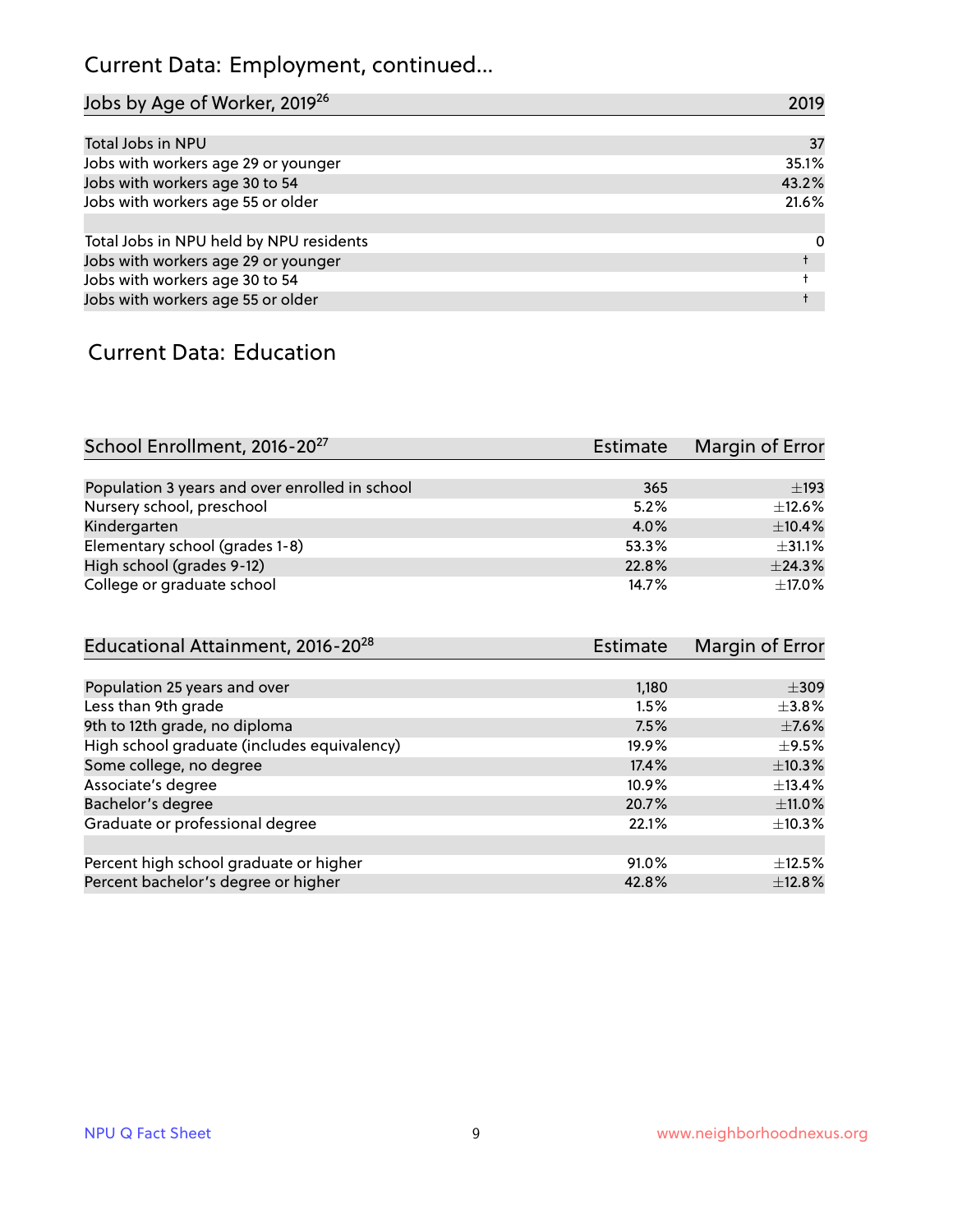### Current Data: Housing

| Households by Type, 2016-20 <sup>29</sup>            | <b>Estimate</b> | Margin of Error |
|------------------------------------------------------|-----------------|-----------------|
|                                                      |                 |                 |
| <b>Total households</b>                              | 608             | ±156            |
| Family households (families)                         | 53.8%           | ±10.7%          |
| With own children under 18 years                     | 19.7%           | ±14.2%          |
| Married-couple family                                | 34.5%           | ±13.3%          |
| With own children of the householder under 18 years  | 15.8%           | ±11.9%          |
| Male householder, no spouse present, family          | 1.4%            | $\pm$ 4.9%      |
| With own children of the householder under 18 years  | 0.0%            | $\pm1.5\%$      |
| Female householder, no spouse present, family        | 17.9%           | ±13.6%          |
| With own children of the householder under 18 years  | 3.9%            | $\pm 8.1\%$     |
| Nonfamily households                                 | 46.2%           | ±24.2%          |
| Householder living alone                             | 45.7%           | ±24.9%          |
| 65 years and over                                    | 12.7%           | $\pm$ 9.7%      |
|                                                      |                 |                 |
| Households with one or more people under 18 years    | 25.4%           | ±13.2%          |
| Households with one or more people 65 years and over | 36.8%           | $\pm$ 9.3%      |
|                                                      |                 |                 |
| Average household size                               | 2.66            | $\pm$ 0.29      |
| Average family size                                  | 3.79            | $\pm$ 0.95      |
| Housing Occupancy, 2016-20 <sup>30</sup>             | <b>Estimate</b> | Margin of Error |
| Total housing units                                  | 642             | $\pm 165$       |
| Occupied housing units                               | 94.8%           | ±34.4%          |
| Vacant housing units                                 | 5.2%            | $\pm$ 9.4%      |
|                                                      |                 |                 |
| Homeowner vacancy rate                               | 1.1             | ±4.8            |
| Rental vacancy rate                                  | 8.4             | $\pm 27.9$      |
| Units in Structure, 2016-20 <sup>31</sup>            | Estimate        | Margin of Error |
|                                                      |                 |                 |
| Total housing units                                  | 642             | $\pm 165$       |
| 1-unit, detached                                     | 91.3%           | $\pm$ 15.2%     |
| 1-unit, attached                                     | 3.1%            | $\pm$ 7.0%      |
| 2 units                                              | 0.0%            | $\pm$ 1.4%      |
| 3 or 4 units                                         | 0.2%            | $\pm$ 4.9%      |
| 5 to 9 units                                         | 0.9%            | $\pm 3.0\%$     |
| 10 to 19 units                                       | 1.0%            | $\pm 4.0\%$     |
| 20 or more units                                     | 0.1%            | $\pm 2.1\%$     |
| Mobile home                                          | 3.4%            | $\pm$ 8.6%      |
| Boat, RV, van, etc.                                  | $0.0\%$         | ±1.4%           |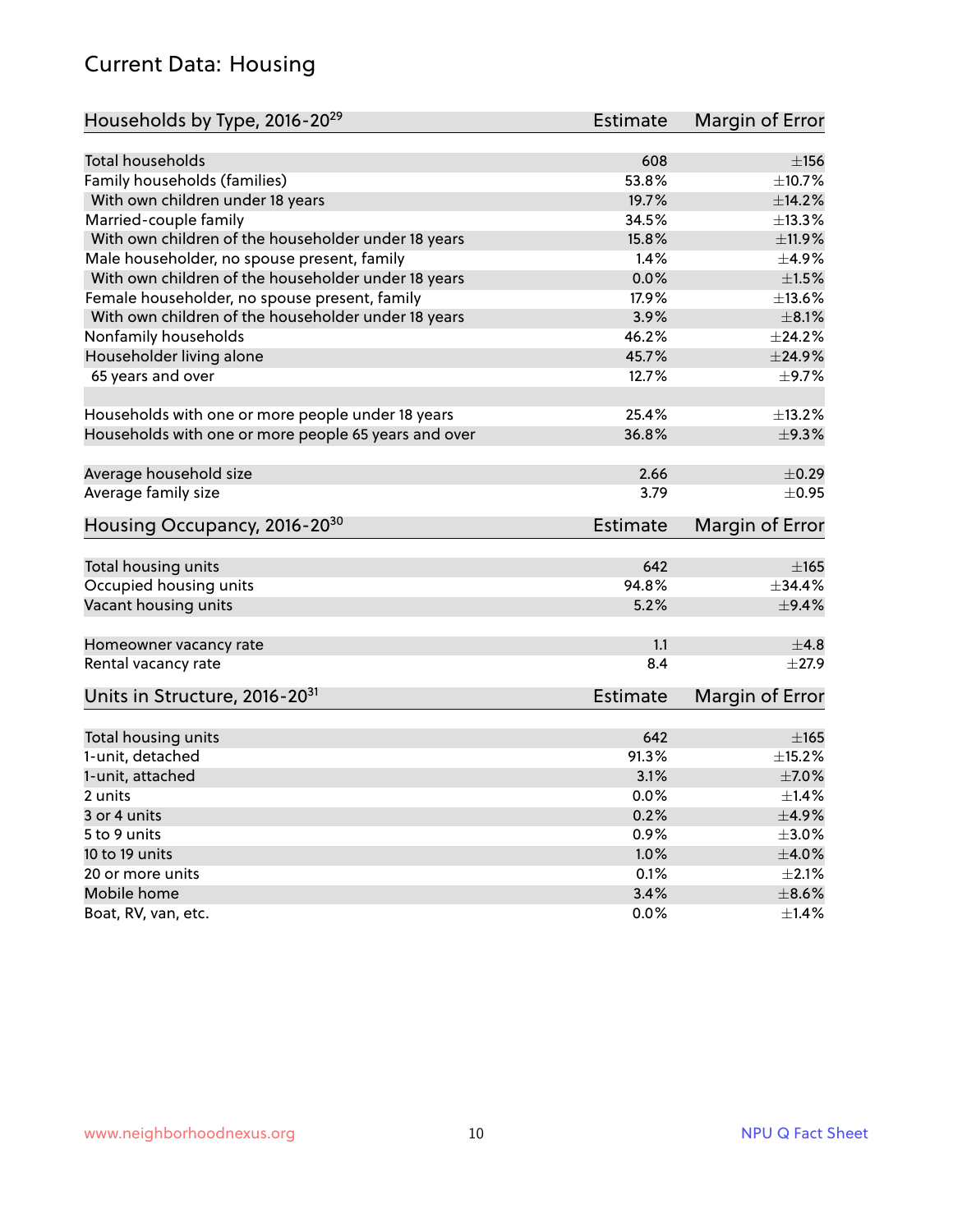#### Current Data: Housing, continued...

| Year Structure Built, 2016-20 <sup>32</sup>    | Estimate        | <b>Margin of Error</b> |
|------------------------------------------------|-----------------|------------------------|
| Total housing units                            | 642             | $\pm$ 165              |
| Built 2014 or later                            | 0.8%            | ±2.8%                  |
| Built 2010 to 2013                             | 4.9%            | $\pm$ 7.9%             |
| Built 2000 to 2009                             | 12.8%           | $\pm$ 9.6%             |
| Built 1990 to 1999                             | 29.7%           | $\pm$ 12.0%            |
| Built 1980 to 1989                             | 13.8%           | ±10.8%                 |
| Built 1970 to 1979                             | 19.4%           | ±23.8%                 |
| Built 1960 to 1969                             | 13.7%           | ±11.6%                 |
| Built 1950 to 1959                             | 3.9%            | $\pm$ 8.4%             |
| Built 1940 to 1949                             | 1.1%            | $\pm$ 3.7%             |
| Built 1939 or earlier                          | 0.0%            | $\pm$ 1.4%             |
| Housing Tenure, 2016-2033                      | Estimate        | Margin of Error        |
| Occupied housing units                         | 608             | $\pm$ 156              |
| Owner-occupied                                 | 80.6%           | ±27.4%                 |
| Renter-occupied                                | 19.4%           | ±25.5%                 |
| Average household size of owner-occupied unit  | 2.94            | $\pm$ 0.50             |
| Average household size of renter-occupied unit | 1.47            | $\pm$ 0.23             |
| Residence 1 Year Ago, 2016-20 <sup>34</sup>    | <b>Estimate</b> | <b>Margin of Error</b> |
| Population 1 year and over                     | 1,568           | $\pm 426$              |
| Same house                                     | 88.5%           | ±32.6%                 |
| Different house in the U.S.                    | 11.1%           | ±12.8%                 |
| Same county                                    | 5.9%            | $\pm$ 9.7%             |
| Different county                               | 5.1%            | $\pm$ 8.6%             |
| Same state                                     | 5.1%            | $\pm$ 8.6%             |
| Different state                                | 0.0%            | $\pm$ 0.6%             |
| Abroad                                         | 0.4%            | $\pm 1.1\%$            |
| Value of Housing Unit, 2016-20 <sup>35</sup>   | <b>Estimate</b> | Margin of Error        |
| Owner-occupied units                           | 490             | $\pm$ 109              |
| Less than \$50,000                             | 3.4%            | $\pm$ 9.5%             |
| \$50,000 to \$99,999                           | 10.3%           | ±10.0%                 |
| \$100,000 to \$149,999                         | 16.2%           | ±15.4%                 |
| \$150,000 to \$199,999                         | 20.2%           | $\pm$ 19.0%            |
| \$200,000 to \$299,999                         | 22.9%           | $\pm$ 17.5%            |
| \$300,000 to \$499,999                         | 22.3%           | $\pm$ 16.5%            |
| \$500,000 to \$999,999                         | 4.7%            | ±6.2%                  |
| \$1,000,000 or more                            | 0.0%            | $\pm$ 3.2%             |
| Mortgage Status, 2016-20 <sup>36</sup>         | Estimate        | Margin of Error        |
| Owner-occupied units                           | 490             | $\pm$ 109              |
| Housing units with a mortgage                  | 74.5%           | $\pm$ 15.2%            |

Housing units without a mortgage  $\pm 17.3\, \%$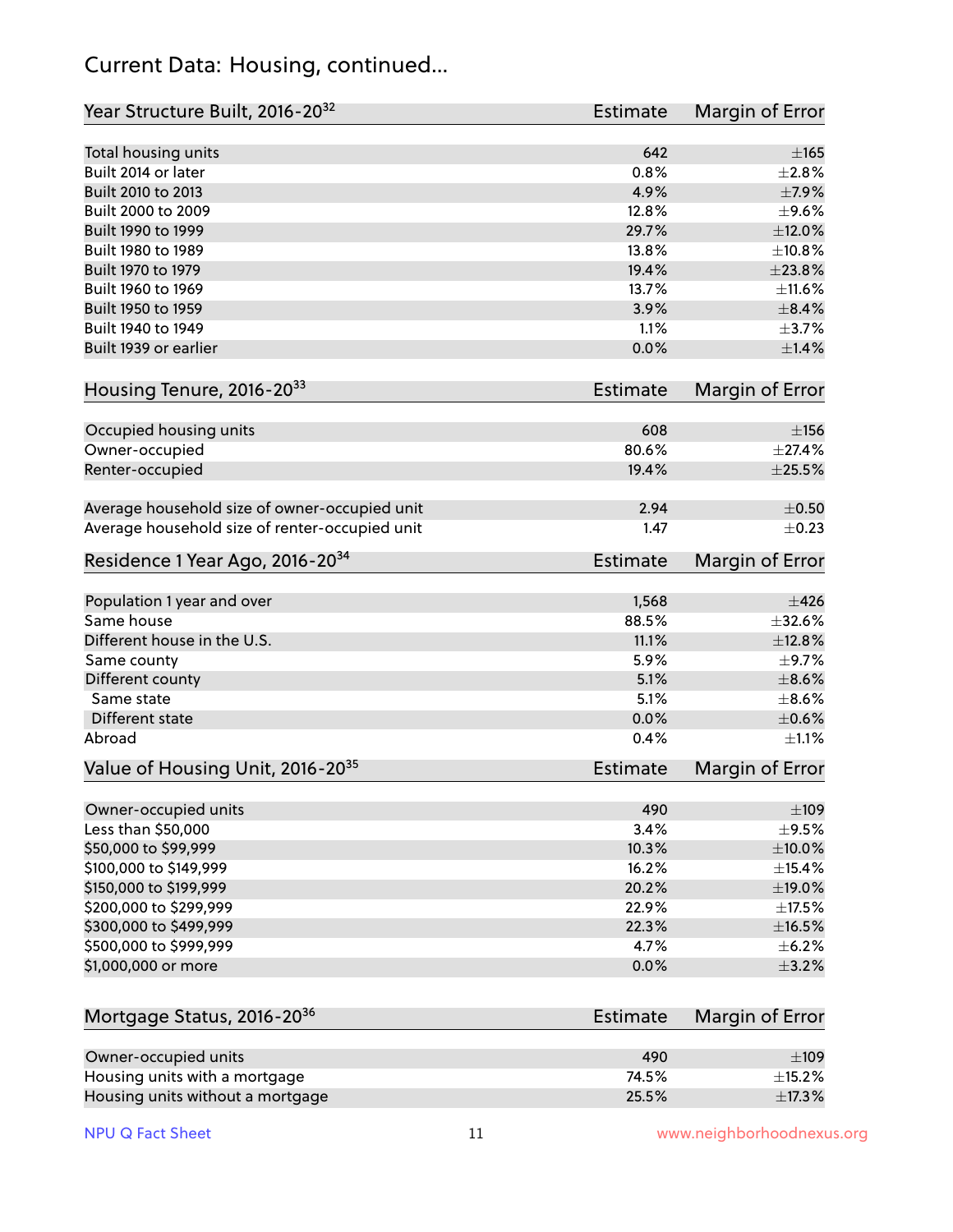# Current Data: Housing, continued...

| Selected Monthly Owner Costs, 2016-20 <sup>37</sup> | <b>Estimate</b> | Margin of Error |
|-----------------------------------------------------|-----------------|-----------------|
|                                                     |                 |                 |
| Housing units with a mortgage                       | 365             | ±110            |
| Less than \$300                                     | 0.8%            | $\pm$ 4.2%      |
| \$300 to \$499                                      | 0.0%            | $\pm$ 3.5%      |
| \$500 to \$999                                      | 16.3%           | ±19.3%          |
| \$1,000 to \$1,499                                  | 38.1%           | ±24.6%          |
| \$1,500 to \$1,999                                  | 18.3%           | ±17.3%          |
| \$2,000 to \$2,999                                  | 19.3%           | ±19.1%          |
| \$3,000 or more                                     | 7.1%            | $\pm$ 9.1%      |
|                                                     |                 |                 |
| Median (dollars)                                    | \$1,403         | $\pm$ 193       |
|                                                     |                 |                 |
| Housing units without a mortgage                    | 125             | $\pm$ 89        |
| Less than \$150                                     | 0.0%            | ±10.3%          |
| \$150 to \$249                                      | 4.5%            | ±13.3%          |
| \$250 to \$349                                      | 9.6%            | $\pm 20.1\%$    |
| \$350 to \$499                                      | 27.6%           | $\pm$ 34.8%     |
| \$500 to \$699                                      | 28.8%           | ±36.0%          |
| \$700 or more                                       | 29.5%           | ±48.1%          |
|                                                     |                 |                 |
| Median (dollars)                                    | \$609           | $\pm$ 107       |

| Selected Monthly Owner Costs as a Percentage of | <b>Estimate</b> | Margin of Error |
|-------------------------------------------------|-----------------|-----------------|
| Household Income, 2016-2038                     |                 |                 |
|                                                 |                 |                 |
| Housing units with a mortgage <sup>39</sup>     | 354             | $\pm$ 165       |
| Less than 20.0 percent                          | 53.7%           | $\pm$ 23.4%     |
| 20.0 to 24.9 percent                            | 18.8%           | $\pm 20.1\%$    |
| 25.0 to 29.9 percent                            | $9.0\%$         | $\pm$ 13.3%     |
| 30.0 to 34.9 percent                            | 6.8%            | ±9.8%           |
| 35.0 percent or more                            | 11.7%           | $\pm$ 13.5%     |
|                                                 |                 |                 |
| Housing units without a mortgage <sup>40</sup>  | 108             | $\pm$ 89        |
| Less than 10.0 percent                          | 31.4%           | $\pm$ 34.3%     |
| 10.0 to 14.9 percent                            | 18.6%           | $\pm$ 38.8%     |
| 15.0 to 19.9 percent                            | 15.6%           | ±28.9%          |
| 20.0 to 24.9 percent                            | $11.0\%$        | $\pm 23.2\%$    |
| 25.0 to 29.9 percent                            | 2.6%            | $\pm$ 11.3%     |
| 30.0 to 34.9 percent                            | 4.3%            | $\pm$ 11.0%     |
| 35.0 percent or more                            | 16.6%           | $\pm$ 33.9%     |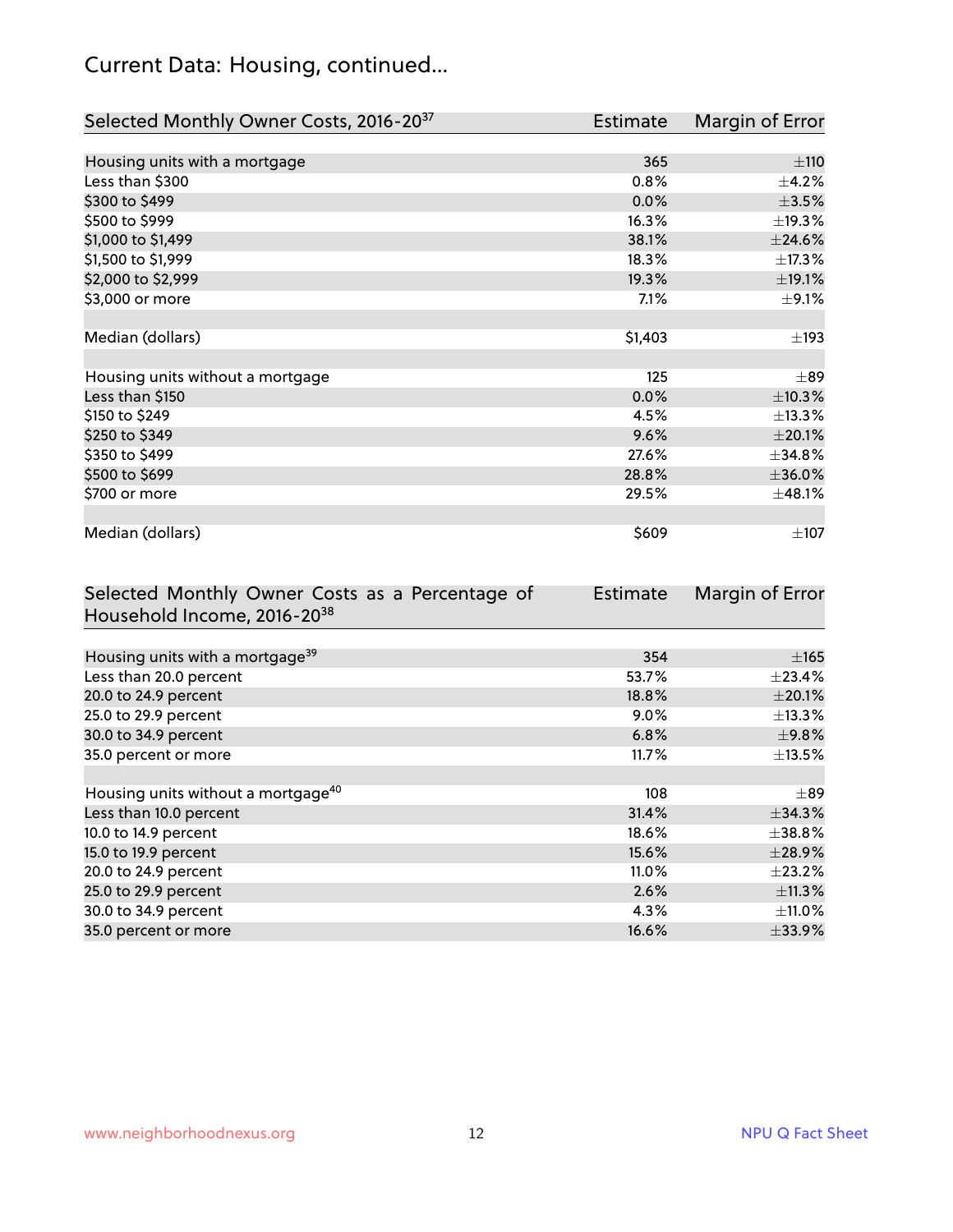### Current Data: Housing, continued...

| Gross Rent, 2016-20 <sup>41</sup>               | <b>Estimate</b> | Margin of Error |
|-------------------------------------------------|-----------------|-----------------|
|                                                 |                 |                 |
| Occupied units paying rent                      | 116             | ±159            |
| Less than \$200                                 | 0.0%            | ±13.7%          |
| \$200 to \$499                                  | 0.6%            | $\pm 20.0\%$    |
| \$500 to \$749                                  | 0.2%            | ±17.8%          |
| \$750 to \$999                                  | 11.4%           | ±41.9%          |
| \$1,000 to \$1,499                              | 78.4%           | ±69.4%          |
| \$1,500 to \$1,999                              | 9.4%            | ±31.8%          |
| \$2,000 or more                                 | 0.0%            | $\pm$ 15.8%     |
| Median (dollars)                                | \$1,329         | $\pm$ 98        |
|                                                 |                 |                 |
| No rent paid                                    | $\overline{2}$  | ±11             |
|                                                 |                 |                 |
| Gross Rent as a Percentage of Household Income, | <b>Estimate</b> | Margin of Error |
| $2016 - 20^{42}$                                |                 |                 |
|                                                 |                 |                 |
| Occupied units paying rent <sup>43</sup>        | 116             | $\pm 165$       |
| Less than 15.0 percent                          | 3.6%            | ±28.1%          |
| 15.0 to 19.9 percent                            | 4.3%            | ±14.2%          |
| 20.0 to 24.9 percent                            | 1.1%            | ±18.6%          |
| 25.0 to 29.9 percent                            | 0.3%            | $\pm$ 9.1%      |
| 30.0 to 34.9 percent                            | 9.1%            | $\pm$ 27.7%     |
| 35.0 percent or more                            | 81.6%           | $\pm 65.8\%$    |

# Current Data: Transportation

| Commuting to Work, 2016-20 <sup>44</sup>  | Estimate | Margin of Error |
|-------------------------------------------|----------|-----------------|
|                                           |          |                 |
| Workers 16 years and over                 | 695      | $+225$          |
| Car, truck, or van - drove alone          | 75.7%    | $\pm$ 17.4%     |
| Car, truck, or van - carpooled            | 7.4%     | $\pm$ 9.1%      |
| Public transportation (excluding taxicab) | 4.7%     | $+7.5%$         |
| Walked                                    | 0.0%     | $\pm 1.3\%$     |
| Other means                               | 2.0%     | $\pm$ 6.9%      |
| Worked at home                            | 10.2%    | $\pm$ 9.9%      |
|                                           |          |                 |
| Mean travel time to work (minutes)        | 41.7     | ±18.6           |

| Access to a Vehicle, 2016-20 <sup>45</sup> | Estimate | Margin of Error |
|--------------------------------------------|----------|-----------------|
|                                            |          |                 |
| Occupied housing units                     | 608      | ±156            |
| No vehicles available                      | 9.6%     | $+23.0%$        |
| 1 vehicle available                        | 25.0%    | ±14.9%          |
| 2 vehicles available                       | 41.5%    | $\pm$ 17.4%     |
| 3 or more vehicles available               | 23.9%    | $\pm$ 15.1%     |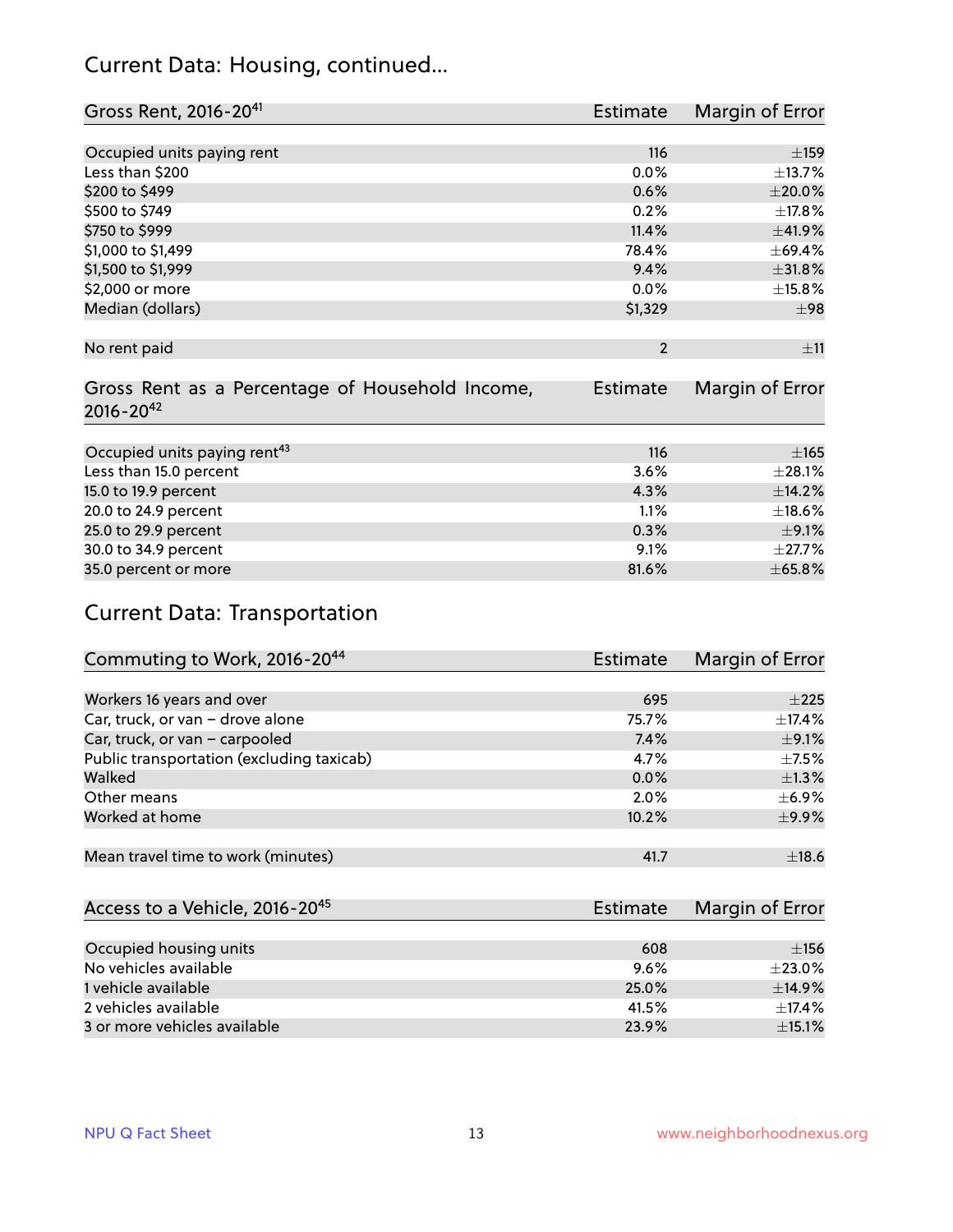#### Current Data: Health

| Health Insurance coverage, 2016-2046                    | <b>Estimate</b> | Margin of Error |
|---------------------------------------------------------|-----------------|-----------------|
|                                                         |                 |                 |
| Civilian Noninstitutionalized Population                | 1,618           | $\pm 450$       |
| With health insurance coverage                          | 86.9%           | ±32.9%          |
| With private health insurance coverage                  | 66.3%           | $\pm$ 9.5%      |
| With public health coverage                             | 37.8%           | ±12.9%          |
| No health insurance coverage                            | 13.1%           | ±13.6%          |
| Civilian Noninstitutionalized Population Under 19 years | 390             | $\pm$ 390       |
| No health insurance coverage                            | 16.6%           | ±28.2%          |
|                                                         |                 |                 |
| Civilian Noninstitutionalized Population 19 to 64 years | 916             | $\pm$ 316       |
| In labor force:                                         | 718             | $\pm 283$       |
| Employed:                                               | 634             | $\pm 230$       |
| With health insurance coverage                          | 86.3%           | ±19.6%          |
| With private health insurance coverage                  | 82.8%           | $\pm 21.9\%$    |
| With public coverage                                    | 9.2%            | $\pm$ 8.1%      |
| No health insurance coverage                            | 13.7%           | ±17.7%          |
|                                                         |                 |                 |
| Unemployed:                                             | 84              | $\pm 230$       |
| With health insurance coverage                          | 43.6%           | ±26.6%          |
| With private health insurance coverage                  | 27.1%           | ±31.3%          |
| With public coverage                                    | 16.4%           | ±48.3%          |
| No health insurance coverage                            | 56.4%           | ±124.4%         |
|                                                         |                 |                 |
| Not in labor force:                                     | 199             | ±156            |
| With health insurance coverage                          | 93.5%           | ±14.6%          |
| With private health insurance coverage                  | 56.2%           | $\pm$ 50.1%     |
| With public coverage                                    | 45.0%           | $\pm 21.5\%$    |
| No health insurance coverage                            | 6.5%            | $\pm 21.1\%$    |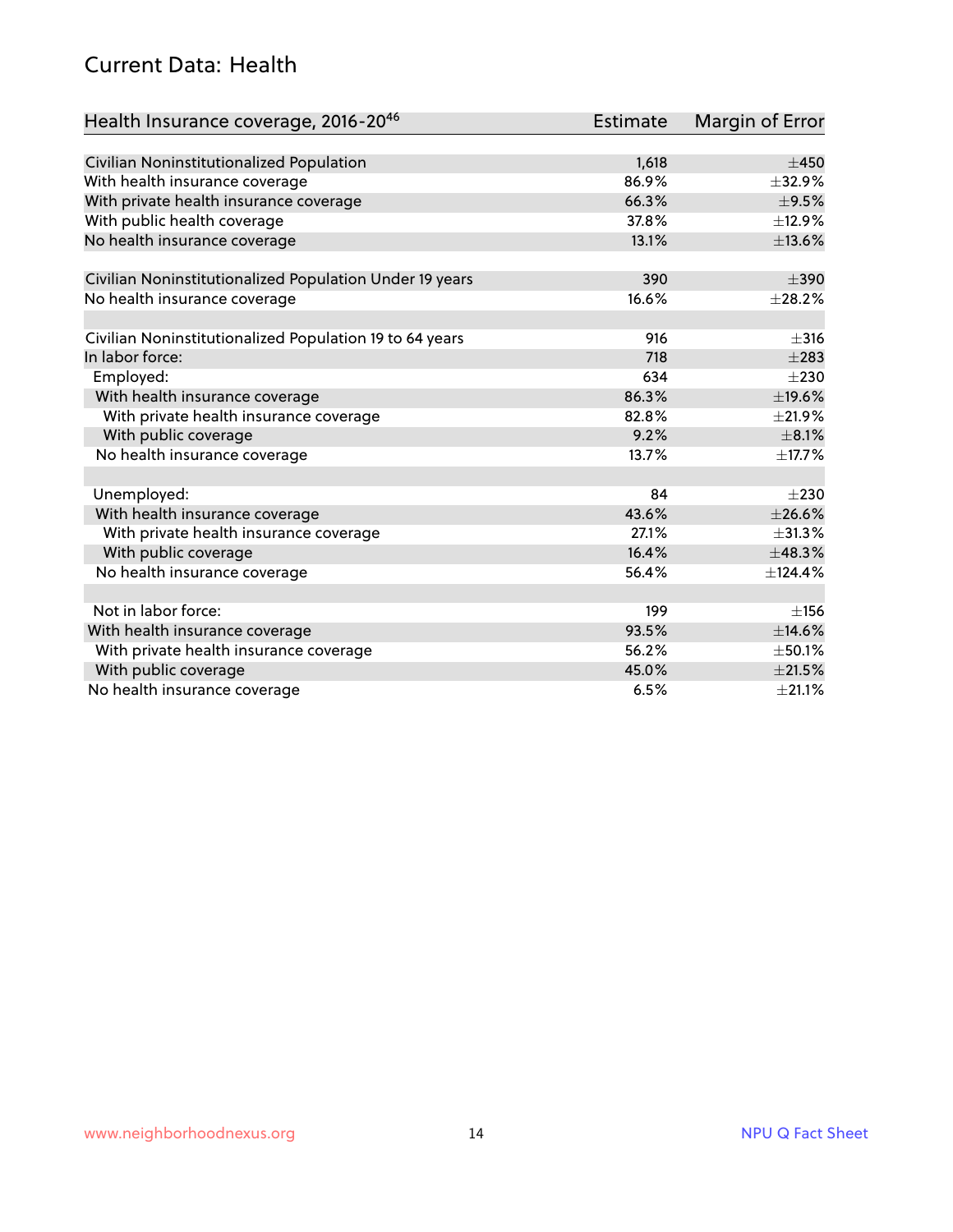#### Notes:

- 1. Source: U.S. Census Bureau, Decennial Census 2000, SF1 tables P8, P12; American Community Survey, tables B01001, B03002
- 2. This category includes Pacific Islanders, Native Americans and Alaska Natives, people who identify as some other race, and those who identify as bi/multi racial.
- 3. Source: U.S. Census Bureau, Decennial Census 2000, SF1 tables P15, P16, P18, P19; American Community Survey, tables B11001, B11005, B11003
- 4. Source: U.S. Census Bureau, Decennial Census 2000, SF3 table P37; American Community Survey, table B15002
- 5. Source: U.S. Census Bureau, Longitudinal Employer-Household Dynamics Residential Area Characteristics, Table JT01 (Primary Jobs); Workplace Area Characteristics, Table JT00 (All Jobs)
- 6. Source: U.S. Census Bureau, Decennial Census 2000, SF3 tables P52, P87; American Community Survey, tables B19001, B17001
- 7. Source: U.S. Census Bureau, Decennial Census 2000, SF1 tables H3, H4; American Community Survey, tables B25002, B25009
- 8. Source: U.S. Census Bureau, Decennial Census 2000, SF3 table H44; American Community Survey, tables B25044
- 9. Source: Atlanta Police Department, COBRA; U.S. Census Bureau, American Community Survey, table B01001
- 10. Source: U.S. Census Bureau, American Community Survey, table B01001
- 11. Source: U.S. Census Bureau, American Community Survey, table B03002
- 12. Source: U.S. Census Bureau, American Community Survey, table B05002
- 13. Source: U.S. Census Bureau, American Community Survey, table B05003
- 14. Source: U.S. Census Bureau, American Community Survey, tables B19001, B19025, B19051, B19061, B19055, B19065, B19059, B19069, B19056, B19066, B19057, B19067, B22001, B19101, B19127
- 15. Source: U.S. Census Bureau, American Community Survey, tables B19201, B19214, B20017, B19313
- 16. Source: U.S. Census Bureau, American Community Survey, table B17010
- 17. Source: U.S. Census Bureau, American Community Survey, tables B17001, B17006, B17021, B17007. Table totals may be lower than the total population, as they are based on the population for whom poverty status is determined.
- 18. Source: U.S. Census Bureau, American Community Survey, B17001H, B17001B, B17001D, B17001I. Table totals may be lower than the total population, as they are based on the population for whom poverty status is determined.
- 19. Source: U.S. Census Bureau, American Community Survey, tables B23001, B23008
- 20. Source: U.S. Census Bureau, American Community Survey, table C24030
- 21. Source: U.S. Census Bureau, American Community Survey, table C24010
- 22. Source: U.S. Census Bureau, American Community Survey, table B24080
- 23. Source: U.S. Census Bureau, Longitudinal Employer-Household Dynamics Origin-Destination Data, Tables JT00 Main and JT00 Aux
- 24. Source: U.S. Census Bureau, Longitudinal Employer-Household Dynamics Origin-Destination Data, Tables JT00 Main and JT00 Aux
- 25. Source: U.S. Census Bureau, Longitudinal Employer-Household Dynamics Origin-Destination Data, Tables JT00 Main and JT00 Aux
- 26. Source: U.S. Census Bureau, Longitudinal Employer-Household Dynamics Origin-Destination Data, Tables JT00 Main and JT00 Aux
- 27. Source: U.S. Census Bureau, American Community Survey, table B14001
- 28. Source: U.S. Census Bureau, American Community Survey, table B15002
- 29. Source: U.S. Census Bureau, American Community Survey, tables B11001, B11003, B11007, B11005, B09019
- 30. Source: U.S. Census Bureau, American Community Survey, tables B25002, B25003, B25004
- 31. Source: U.S. Census Bureau, American Community Survey, table B25024
- 32. Source: U.S. Census Bureau, American Community Survey, table B25034
- 33. Source: U.S. Census Bureau, American Community Survey, tables B25009, B25008, B25003
- 34. Source: U.S. Census Bureau, American Community Survey, table B07003
- 35. Source: U.S. Census Bureau, American Community Survey, table B25075. This value is self-reported and may differ from home values as determined by the County Tax Assessor.
- 36. Source: U.S. Census Bureau, American Community Survey, table B25081
- 37. Source: U.S. Census Bureau, American Community Survey, table B25087
- 38. Source: U.S. Census Bureau, American Community Survey, table B25091
- 39. Excludes units where Selected Monthly Owner Costs as a Percentage of Income cannot be computed.
- 40. Excludes units where Selected Monthly Owner Costs as a Percentage of Income cannot be computed.
- 41. Source: U.S. Census Bureau, American Community Survey, table B25063
- 42. Source: U.S. Census Bureau, American Community Survey, table B25070
- 43. Excludes units where Gross Rent as a Percentage of Income cannot be computed.
- 44. Source: U.S. Census Bureau, American Community Survey, tables B08101, B08013
- 45. Source: U.S. Census Bureau, American Community Survey, table B25044
- 46. Source: U.S. Census Bureau, American Community Survey, tables B18135, B27011

The dagger (†) symbol denotes values that cannot be computed.